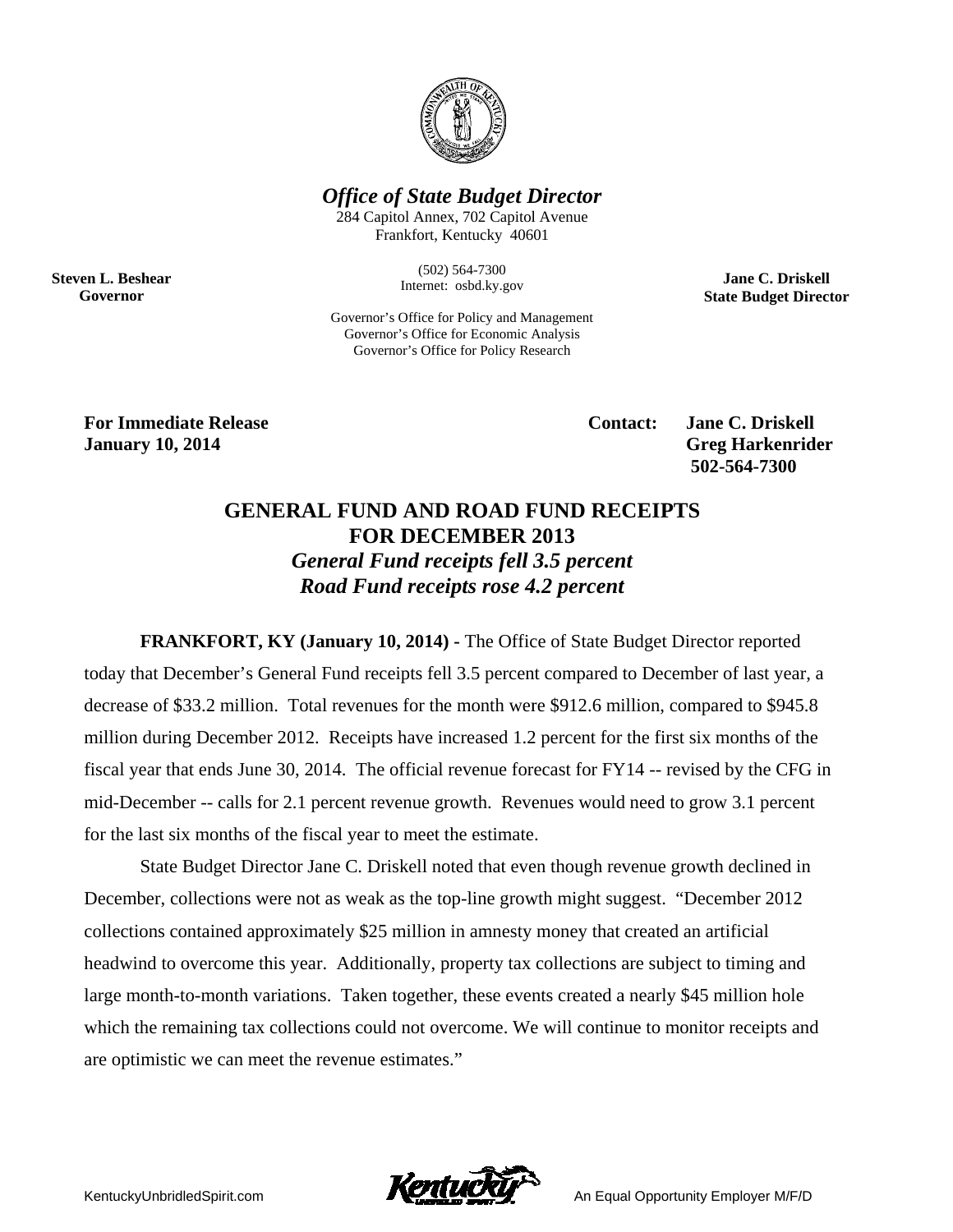Among the major accounts:

- Sales and use tax receipts increased 6.6 percent in December and have increased 3.0 percent for the year.
- Corporation income tax receipts fell 13.5 percent but are up 18.4 percent for the year.
- Individual income tax collections fell 1.8 percent in December. Year-to-date collections in this account have increased 2.4 percent.
- Property tax collections declined 13.5 percent and are down 8.8 percent for the year.
- Cigarette tax receipts declined 6.2 in December and for the first six months are down 3.6 percent.
- Coal severance tax receipts decreased 6.0 percent in December and have fallen 14.4 percent for the year.

 Road Fund receipts increased 4.2 percent in December with collections of \$121.1 million. Official Road Fund estimates call for an increase in revenues of 6.1 percent for the fiscal year. Based on year-to-date tax collections of 7.0 percent, revenues need to increase 5.2 percent for the remainder of FY14 to meet the estimate. Driskell noted that even though Road Fund collections are ahead of pace to meet the official estimate, "receipts will slow down in the second half of the year due to statutory reductions in the motor fuels tax rate". The tax rate on motor fuels will decline 1.5 cents per gallon for the period January – March based on the results of the October 2013 survey of wholesale fuels prices.

 Among the accounts, motor fuels receipts rose 11.7 percent in December, and are up 8.4 percent for the first six months. Motor vehicle usage revenue grew 10.8 percent in December, and has increased 7.6 percent over last year. License and privilege receipts fell 31.3 percent for the month, primarily due to an anomaly in the timing of the weight distance tax. Overall, the weight distance tax is performing very much in line with our expectations.

-30-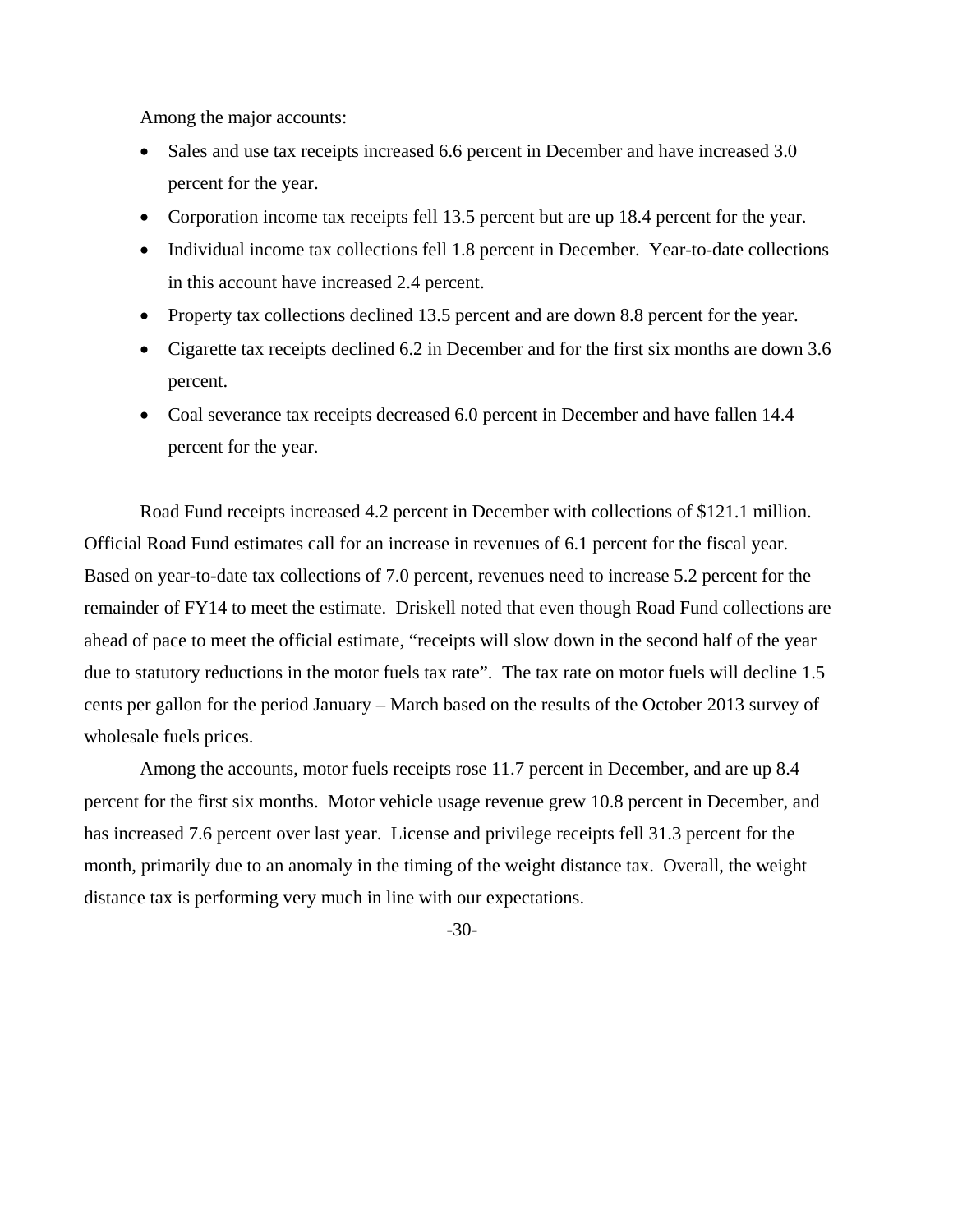## Volume 53 Number 6

## **KENTUCKY STATE GOVERNMENT REVENUE 1. GENERAL FUND REVENUE**

|                                                                 | 2013                    | <b>DECEMBER</b><br>2012 | % Change            | FY 2014                  | <b>JULY THROUGH DECEMBER</b><br>FY 2013 | % Change             |
|-----------------------------------------------------------------|-------------------------|-------------------------|---------------------|--------------------------|-----------------------------------------|----------------------|
| <b>TOTAL GENERAL FUND</b>                                       | \$912,645,057           | \$945,774,519           | $-3.5%$             | \$4,712,452,320          | \$4,656,459,716                         | 1.2%                 |
| <b>Tax Receipts</b>                                             | \$888,968,545           | \$919,625,012           | $-3.3%$             | \$4,540,308,446          | \$4,480,913,957                         | 1.3%                 |
| Sales and Gross Receipts                                        | \$308,880,934           | \$294,281,225           | 5.0%                | \$1,826,133,520          | \$1,784,465,294                         | 2.3%                 |
| <b>Beer Consumption</b>                                         | 510,959                 | 518,303                 | $-1.4%$             | 3,215,611                | 3.244.964                               | $-0.9%$              |
| Beer Wholesale                                                  | 4,749,665               | 4,739,793               | 0.2%                | 30,503,617               | 27,758,586                              | 9.9%                 |
| Cigarette                                                       | 18,545,894              | 19,764,218              | $-6.2%$             | 117, 173, 478            | 121,531,322                             | $-3.6%$              |
| <b>Distilled Spirits Case Sales</b>                             | 10,119                  | 10,674                  | $-5.2%$             | 63,174                   | 61,701                                  | 2.4%                 |
| <b>Distilled Spirits Consumption</b>                            | 933,445                 | 1,015,398               | $-8.1%$             | 5,866,406                | 6,072,013                               | $-3.4%$              |
| <b>Distilled Spirits Wholesale</b>                              | 2,723,226               | 2,818,761               | $-3.4%$             | 16,659,286               | 15,767,068                              | 5.7%                 |
| Insurance Premium                                               | 25,000                  | 17,197                  | 45.4%               | 43,326,674               | 41,810,028                              | 3.6%                 |
| Pari-Mutuel                                                     | 175,411                 | 435,904                 | $-59.8%$            | 842,097                  | 2,342,161                               | $-64.0%$<br>$-16.6%$ |
| Race Track Admission<br>Sales and Use                           | 2,072<br>272,414,569    | 16,479<br>255,461,200   | $-87.4%$<br>6.6%    | 105,115<br>1,557,141,336 | 126,070<br>1,511,896,143                | 3.0%                 |
| Wine Consumption                                                | 161,732                 | 277,371                 | -41.7%              | 1,403,423                | 1,430,408                               | $-1.9%$              |
| Wine Wholesale                                                  | 1,399,339               | 1,516,928               | $-7.8%$             | 7,358,774                | 7,376,512                               | $-0.2%$              |
| <b>Telecommunications Tax</b>                                   | 5,412,554               | 5,900,240               | $-8.3%$             | 31,843,724               | 34,005,754                              | $-6.4%$              |
| <b>Other Tobacco Products</b>                                   | 1,818,357               | 1,786,394               | 1.8%                | 10,633,052               | 11,031,335                              | $-3.6%$              |
| Floor Stock Tax                                                 | (1,408)                 | 2,366                   | $\overline{a}$      | (2, 246)                 | 11,228                                  |                      |
|                                                                 |                         |                         |                     |                          |                                         |                      |
| License and Privilege                                           | \$45,610,343            | \$52,260,901            | $-12.7%$            | \$225,946,967            | \$251,036,466                           | $-10.0%$             |
| Alc. Bev. License Suspension                                    | 14,400                  | 14,833                  | $-2.9%$             | 163,265                  | 203,933                                 | $-19.9%$             |
| <b>Coal Severance</b>                                           | 18,877,703              | 20,089,311              | $-6.0%$             | 104,093,800              | 121,565,409                             | $-14.4%$             |
| <b>Corporation License</b>                                      | 6,085                   | 12,660                  | $-51.9%$            | 404,718                  | (443, 324)                              |                      |
| Corporation Organization                                        | 920                     | 0                       | ---                 | 20,777                   | 47,759                                  | $-56.5%$             |
| Occupational Licenses                                           | 6,583                   | 4,749                   | 38.6%               | 70,606                   | 36,240                                  | 94.8%                |
| Oil Production                                                  | 733,176                 | 843,684                 | $-13.1%$            | 6,458,483                | 5,224,047                               | 23.6%                |
| Race Track License                                              | 10,150                  | 55,536                  | $-81.7%$            | 135,150                  | 196,711                                 | $-31.3%$             |
| <b>Bank Franchise Tax</b>                                       | 97,902                  | 2,850,153               | $-96.6%$            | 2,266,310                | 2,096,962                               | 8.1%                 |
| <b>Driver License Fees</b>                                      | 45,967                  | 50,394                  | $-8.8%$<br>$-5.4%$  | 321,642                  | 325,939                                 | $-1.3%$<br>17.6%     |
| <b>Minerals Severance</b>                                       | 1,497,716               | 1,582,741               | 104.8%              | 8,876,584                | 7,549,343                               | 50.3%                |
| <b>Natural Gas Severance</b><br><b>Limited Liability Entity</b> | 1,972,783<br>22,346,959 | 963,151<br>25,793,687   | $-13.4%$            | 9,191,167<br>93,944,464  | 6,117,062<br>108,116,384                | $-13.1%$             |
|                                                                 |                         |                         |                     |                          |                                         |                      |
| Income                                                          | \$391,960,176           | \$408,518,165           | $-4.1\%$            | \$2,087,219,438          | \$2,007,925,440                         | 3.9%                 |
| Corporation                                                     | 68,459,711              | 79,123,652              | $-13.5%$            | 230,645,842              | 194,870,310                             | 18.4%                |
| Individual                                                      | 323,500,465             | 329,394,512             | $-1.8%$             | 1,856,573,595            | 1,813,055,129                           | 2.4%                 |
| Property                                                        | \$136,959,467           | \$158,352,391           | $-13.5%$            | \$362,031,669            | \$397,115,829                           | $-8.8%$              |
| <b>Building &amp; Loan Association</b>                          | $\overline{0}$          | 0                       | $\qquad \qquad - -$ | 5,753                    | (15, 820)                               | $---$                |
| General - Real                                                  | 71,810,305              | 102,779,654             | $-30.1%$            | 180,119,270              | 190,739,386                             | $-5.6%$              |
| General - Tangible                                              | 59,987,711              | 41,169,455              | 45.7%               | 121,606,849              | 129,577,690                             | $-6.2%$              |
| <b>Omitted &amp; Delinquent</b>                                 | 2,642,756               | 10,580,541              | $-75.0%$            | 11,015,249               | 29,969,945                              | $-63.2%$             |
| <b>Public Service</b>                                           | 2,518,694               | 3,822,740               | $-34.1%$            | 44,058,575               | 46,063,771                              | $-4.4%$              |
| Other                                                           | 1                       | 0                       | $\overline{a}$      | 5,225,972                | 780,857                                 | 569.3%               |
| Inheritance                                                     | \$3,442,454             | \$3,631,830             | $-5.2%$             | 24,076,572               | 20,635,653                              | 16.7%                |
| Miscellaneous                                                   | \$2,115,171             | \$2,580,500             | $-18.0%$            | \$14,900,280             | \$19,735,275                            | $-24.5%$             |
| <b>Legal Process</b>                                            | 1,136,388               | 1,439,652               | $-21.1%$            | 8,105,173                | 9,979,656                               | $-18.8%$             |
| T. V. A. In Lieu Payments                                       | 978,784                 | 1,140,847               | $-14.2%$            | 6,794,715                | 9,755,383                               | $-30.3%$             |
| Other                                                           | 0                       | 0                       | ---                 | 392                      | 236                                     | 66.3%                |
| <b>Nontax Receipts</b>                                          | \$23,232,760            | \$26,177,707            | $-11.2%$            | \$170,906,459            | \$174,311,268                           | $-2.0%$              |
| <b>Departmental Fees</b>                                        | 1,933,582               | 2,033,763               | $-4.9%$             | 8,220,362                | 10,063,244                              | $-18.3%$             |
| PSC Assessment Fee                                              | 0                       | 15                      | $-100.0\%$          | 14,699,356               | 13,076,450                              | 12.4%                |
| Fines & Forfeitures                                             | 1,768,841               | 2,592,815               | $-31.8%$            | 12,137,638               | 15,125,932                              | $-19.8%$             |
| Income on Investments                                           | (43,048)                | 138,017                 | $-131.2%$           | (698, 437)               | 1,342,364                               | $---$                |
| Lottery                                                         | 17,500,000              | 17,500,000              | 0.0%                | 103,139,743              | 101,766,568                             | 1.3%                 |
| Sale of NOx Credits                                             | 9,438                   | 0                       | $\overline{a}$      | 48,438                   | 27,604                                  | 75.5%                |
| Miscellaneous                                                   | 2,063,948               | 3,913,098               | $-47.3%$            | 33,359,359               | 32,909,106                              | 1.4%                 |
| <b>Redeposit of State Funds</b>                                 | \$443,753               | (\$28,199)              | $\overline{a}$      | 1,237,415                | 1,234,491                               | 0.2%                 |